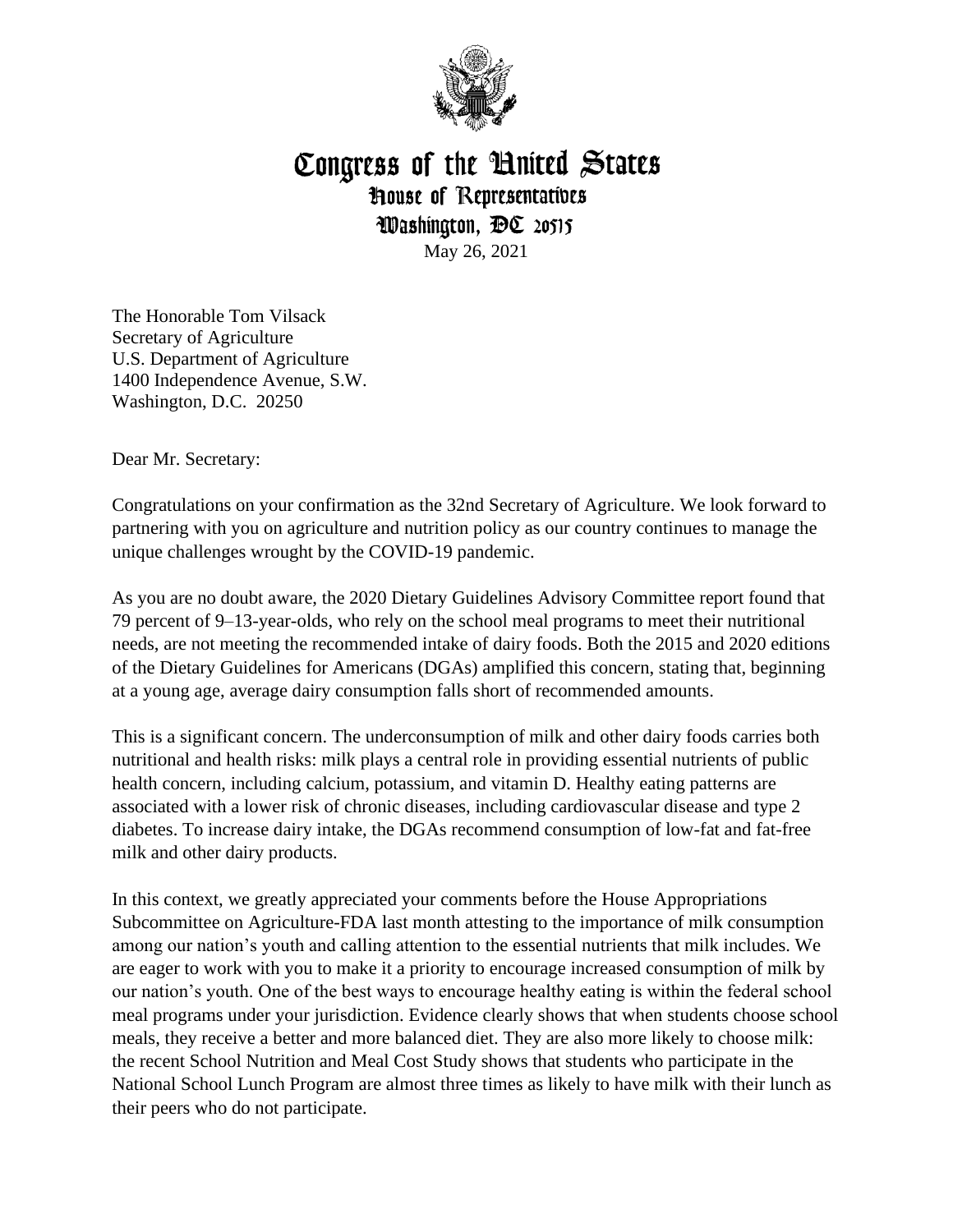As you know, current law requires school milk varieties to be consistent with the DGAs and specifically permits flavored milk. Accordingly, we believe schools should continue to have the option to offer low-fat flavored milk, which remains consistent with the most recent DGAs. The DGAs state that adding limited amounts of sweeteners to nutrient-dense foods like milk can increase consumption. Moreover, low-fat flavored milk is a nutrient dense option for improving the quality of children's diets, with only 20-40 more calories and only 0.6 gram more saturated fat than non-fat flavored varieties. In fact, flavored milk in schools today has 55 percent less added sugar than just a few years ago because schools have worked with processors to reduce sugar levels. Most flavored milks meet or beat the sugar limit recommended by the National Academies of Sciences, Engineering, and Medicine (formerly the Institute of Medicine), which is no more than 22 grams of total sugar in flavored milk.

Surveys have shown that students drank less milk when all flavored milk was required to be fatfree. One survey conducted by the Milk Processor Education Program, which is overseen by USDA, determined that from 2012 (when low-fat flavored milk was removed as an option in schools) to 2018, school milk volume declined from 452 million gallons to 403 million gallons in – a decrease of 10.8 percent. In turn, when schools were again able to offer this variety, respondents to a survey said students liked the milk better and consumption rose. A survey of over 300 schools that offered low-fat flavored milk under waiver authority in the 2017-18 school year found that 58% of schools saw an increase in milk sold and 82% reported that it was easy or very easy to accommodate low-fat flavored milk within the calorie maximum for their menus.

As we work together to confront the many food and nutrition challenges facing our population, we would like to work with you to explore the best path forward to ensure schools can choose which varieties of milk to serve from all options consistent with the DGAs. Thank you for your attention to this important matter.

Sincerely,

Member of Congress Member of Congress

 $\sqrt{s}$ / $\sqrt{s}$ / $\sqrt{s}$ / $\sqrt{s}$ / $\sqrt{s}$ / $\sqrt{s}$ / $\sqrt{s}$ / $\sqrt{s}$ / $\sqrt{s}$ / $\sqrt{s}$ / $\sqrt{s}$ / $\sqrt{s}$ / $\sqrt{s}$ / $\sqrt{s}$ / $\sqrt{s}$ / $\sqrt{s}$ / $\sqrt{s}$ / $\sqrt{s}$ / $\sqrt{s}$ / $\sqrt{s}$ / $\sqrt{s}$ / $\sqrt{s}$ / $\sqrt{s}$ / $\sqrt{s}$ / $\sqrt{s}$ / $\sqrt{s}$ / $\sqrt{s}$ / $\sqrt{s}$ / $\sqrt{s}$ / $\sqrt{s}$ / $\sqrt{s}$ / $\sqrt{s$ Cindy Axne Jim Banks Member of Congress Member of Congress

por comment

Joe Courtney Glenn "GT" Thompson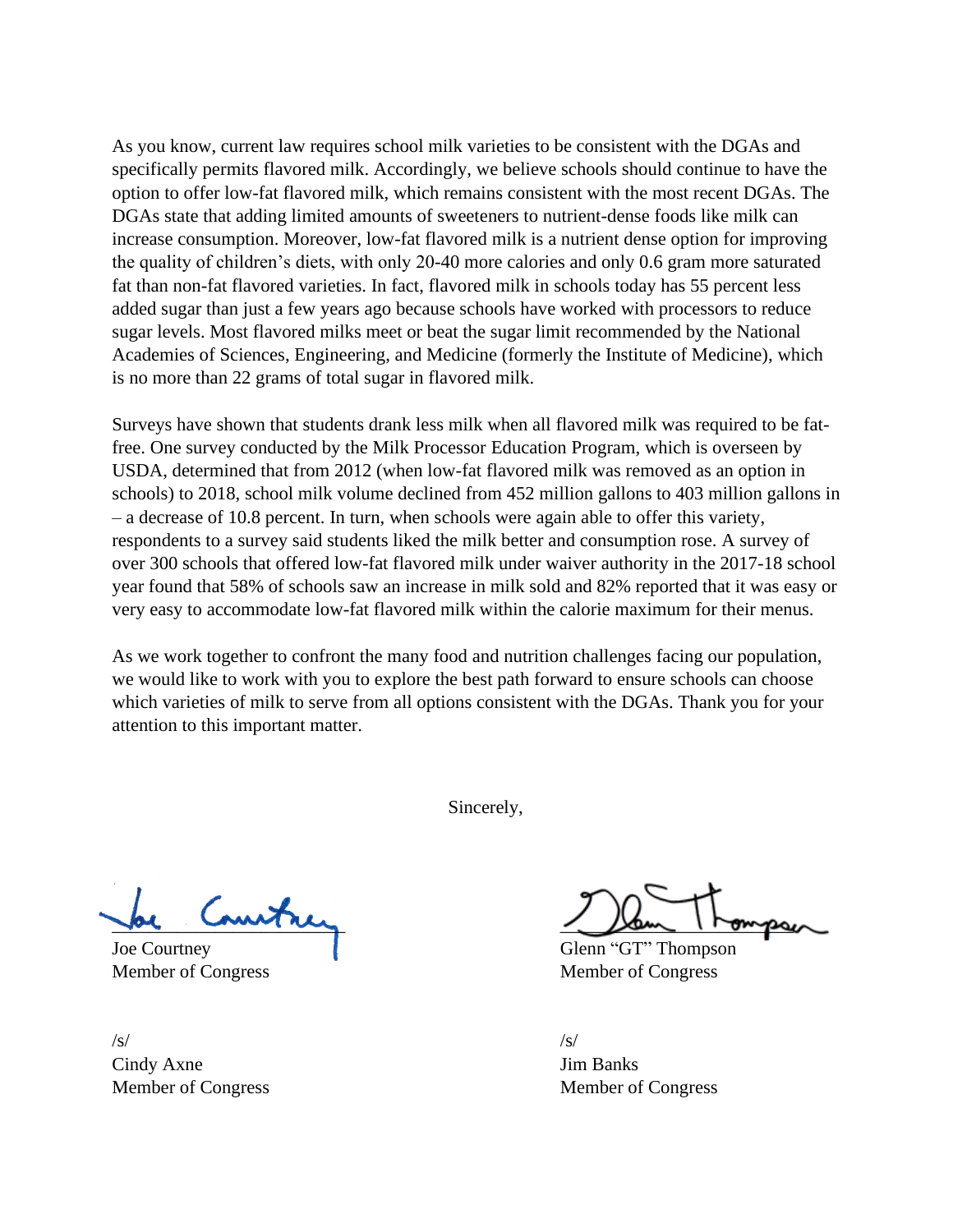$\sqrt{s}$ / $\sqrt{s}$ / $\sqrt{s}$ / $\sqrt{s}$ / $\sqrt{s}$ / $\sqrt{s}$ / $\sqrt{s}$ / $\sqrt{s}$ / $\sqrt{s}$ / $\sqrt{s}$ / $\sqrt{s}$ / $\sqrt{s}$ / $\sqrt{s}$ / $\sqrt{s}$ / $\sqrt{s}$ / $\sqrt{s}$ / $\sqrt{s}$ / $\sqrt{s}$ / $\sqrt{s}$ / $\sqrt{s}$ / $\sqrt{s}$ / $\sqrt{s}$ / $\sqrt{s}$ / $\sqrt{s}$ / $\sqrt{s}$ / $\sqrt{s}$ / $\sqrt{s}$ / $\sqrt{s}$ / $\sqrt{s}$ / $\sqrt{s}$ / $\sqrt{s}$ / $\sqrt{s$ 

 $\sqrt{s}$ / $\sqrt{s}$ / $\sqrt{s}$ / $\sqrt{s}$ / $\sqrt{s}$ / $\sqrt{s}$ / $\sqrt{s}$ / $\sqrt{s}$ / $\sqrt{s}$ / $\sqrt{s}$ / $\sqrt{s}$ / $\sqrt{s}$ / $\sqrt{s}$ / $\sqrt{s}$ / $\sqrt{s}$ / $\sqrt{s}$ / $\sqrt{s}$ / $\sqrt{s}$ / $\sqrt{s}$ / $\sqrt{s}$ / $\sqrt{s}$ / $\sqrt{s}$ / $\sqrt{s}$ / $\sqrt{s}$ / $\sqrt{s}$ / $\sqrt{s}$ / $\sqrt{s}$ / $\sqrt{s}$ / $\sqrt{s}$ / $\sqrt{s}$ / $\sqrt{s}$ / $\sqrt{s$ Cheri Bustos Matt Cartwright

 $\sqrt{s}$ / $\sqrt{s}$ / $\sqrt{s}$ / $\sqrt{s}$ / $\sqrt{s}$ / $\sqrt{s}$ / $\sqrt{s}$ / $\sqrt{s}$ / $\sqrt{s}$ / $\sqrt{s}$ / $\sqrt{s}$ / $\sqrt{s}$ / $\sqrt{s}$ / $\sqrt{s}$ / $\sqrt{s}$ / $\sqrt{s}$ / $\sqrt{s}$ / $\sqrt{s}$ / $\sqrt{s}$ / $\sqrt{s}$ / $\sqrt{s}$ / $\sqrt{s}$ / $\sqrt{s}$ / $\sqrt{s}$ / $\sqrt{s}$ / $\sqrt{s}$ / $\sqrt{s}$ / $\sqrt{s}$ / $\sqrt{s}$ / $\sqrt{s}$ / $\sqrt{s}$ / $\sqrt{s$ Ben Cline James Comer Member of Congress Member of Congress

 $\sqrt{s}$ / $\sqrt{s}$ / $\sqrt{s}$ / $\sqrt{s}$ / $\sqrt{s}$ / $\sqrt{s}$ / $\sqrt{s}$ / $\sqrt{s}$ / $\sqrt{s}$ / $\sqrt{s}$ / $\sqrt{s}$ / $\sqrt{s}$ / $\sqrt{s}$ / $\sqrt{s}$ / $\sqrt{s}$ / $\sqrt{s}$ / $\sqrt{s}$ / $\sqrt{s}$ / $\sqrt{s}$ / $\sqrt{s}$ / $\sqrt{s}$ / $\sqrt{s}$ / $\sqrt{s}$ / $\sqrt{s}$ / $\sqrt{s}$ / $\sqrt{s}$ / $\sqrt{s}$ / $\sqrt{s}$ / $\sqrt{s}$ / $\sqrt{s}$ / $\sqrt{s}$ / $\sqrt{s$ J. Luis Correa Jim Costa

 $\sqrt{s}$ / $\sqrt{s}$ / $\sqrt{s}$ / $\sqrt{s}$ / $\sqrt{s}$ / $\sqrt{s}$ / $\sqrt{s}$ / $\sqrt{s}$ / $\sqrt{s}$ / $\sqrt{s}$ / $\sqrt{s}$ / $\sqrt{s}$ / $\sqrt{s}$ / $\sqrt{s}$ / $\sqrt{s}$ / $\sqrt{s}$ / $\sqrt{s}$ / $\sqrt{s}$ / $\sqrt{s}$ / $\sqrt{s}$ / $\sqrt{s}$ / $\sqrt{s}$ / $\sqrt{s}$ / $\sqrt{s}$ / $\sqrt{s}$ / $\sqrt{s}$ / $\sqrt{s}$ / $\sqrt{s}$ / $\sqrt{s}$ / $\sqrt{s}$ / $\sqrt{s}$ / $\sqrt{s$ Angie Craig Henry Cuellar Member of Congress Member of Congress

 $\sqrt{s}$ / $\sqrt{s}$ / $\sqrt{s}$ / $\sqrt{s}$ / $\sqrt{s}$ / $\sqrt{s}$ / $\sqrt{s}$ / $\sqrt{s}$ / $\sqrt{s}$ / $\sqrt{s}$ / $\sqrt{s}$ / $\sqrt{s}$ / $\sqrt{s}$ / $\sqrt{s}$ / $\sqrt{s}$ / $\sqrt{s}$ / $\sqrt{s}$ / $\sqrt{s}$ / $\sqrt{s}$ / $\sqrt{s}$ / $\sqrt{s}$ / $\sqrt{s}$ / $\sqrt{s}$ / $\sqrt{s}$ / $\sqrt{s}$ / $\sqrt{s}$ / $\sqrt{s}$ / $\sqrt{s}$ / $\sqrt{s}$ / $\sqrt{s}$ / $\sqrt{s}$ / $\sqrt{s$ Suzan K. DelBene Antonio Delgado

 $\sqrt{s}$ / $\sqrt{s}$ / $\sqrt{s}$ / $\sqrt{s}$ / $\sqrt{s}$ / $\sqrt{s}$ / $\sqrt{s}$ / $\sqrt{s}$ / $\sqrt{s}$ / $\sqrt{s}$ / $\sqrt{s}$ / $\sqrt{s}$ / $\sqrt{s}$ / $\sqrt{s}$ / $\sqrt{s}$ / $\sqrt{s}$ / $\sqrt{s}$ / $\sqrt{s}$ / $\sqrt{s}$ / $\sqrt{s}$ / $\sqrt{s}$ / $\sqrt{s}$ / $\sqrt{s}$ / $\sqrt{s}$ / $\sqrt{s}$ / $\sqrt{s}$ / $\sqrt{s}$ / $\sqrt{s}$ / $\sqrt{s}$ / $\sqrt{s}$ / $\sqrt{s}$ / $\sqrt{s$ Jeff Van Drew Tom Emmer Member of Congress Member of Congress

 $\sqrt{s}$ / $\sqrt{s}$ / $\sqrt{s}$ / $\sqrt{s}$ / $\sqrt{s}$ / $\sqrt{s}$ / $\sqrt{s}$ / $\sqrt{s}$ / $\sqrt{s}$ / $\sqrt{s}$ / $\sqrt{s}$ / $\sqrt{s}$ / $\sqrt{s}$ / $\sqrt{s}$ / $\sqrt{s}$ / $\sqrt{s}$ / $\sqrt{s}$ / $\sqrt{s}$ / $\sqrt{s}$ / $\sqrt{s}$ / $\sqrt{s}$ / $\sqrt{s}$ / $\sqrt{s}$ / $\sqrt{s}$ / $\sqrt{s}$ / $\sqrt{s}$ / $\sqrt{s}$ / $\sqrt{s}$ / $\sqrt{s}$ / $\sqrt{s}$ / $\sqrt{s}$ / $\sqrt{s$ Michelle Fischbach Russ Fulcher Member of Congress Member of Congress

 $\sqrt{s}$ / $\sqrt{s}$ / $\sqrt{s}$ / $\sqrt{s}$ / $\sqrt{s}$ / $\sqrt{s}$ / $\sqrt{s}$ / $\sqrt{s}$ / $\sqrt{s}$ / $\sqrt{s}$ / $\sqrt{s}$ / $\sqrt{s}$ / $\sqrt{s}$ / $\sqrt{s}$ / $\sqrt{s}$ / $\sqrt{s}$ / $\sqrt{s}$ / $\sqrt{s}$ / $\sqrt{s}$ / $\sqrt{s}$ / $\sqrt{s}$ / $\sqrt{s}$ / $\sqrt{s}$ / $\sqrt{s}$ / $\sqrt{s}$ / $\sqrt{s}$ / $\sqrt{s}$ / $\sqrt{s}$ / $\sqrt{s}$ / $\sqrt{s}$ / $\sqrt{s}$ / $\sqrt{s$ Vicente Gonzalez Josh Gottheimer

 $\sqrt{s}$ / $\sqrt{s}$ / $\sqrt{s}$ / $\sqrt{s}$ / $\sqrt{s}$ / $\sqrt{s}$ / $\sqrt{s}$ / $\sqrt{s}$ / $\sqrt{s}$ / $\sqrt{s}$ / $\sqrt{s}$ / $\sqrt{s}$ / $\sqrt{s}$ / $\sqrt{s}$ / $\sqrt{s}$ / $\sqrt{s}$ / $\sqrt{s}$ / $\sqrt{s}$ / $\sqrt{s}$ / $\sqrt{s}$ / $\sqrt{s}$ / $\sqrt{s}$ / $\sqrt{s}$ / $\sqrt{s}$ / $\sqrt{s}$ / $\sqrt{s}$ / $\sqrt{s}$ / $\sqrt{s}$ / $\sqrt{s}$ / $\sqrt{s}$ / $\sqrt{s}$ / $\sqrt{s$ Glenn Grothman Josh Harder

Don Bacon Sanford D. Bishop, Jr. Member of Congress Member of Congress

Member of Congress Member of Congress

Member of Congress Member of Congress

Member of Congress Member of Congress

Member of Congress Member of Congress

Member of Congress Member of Congress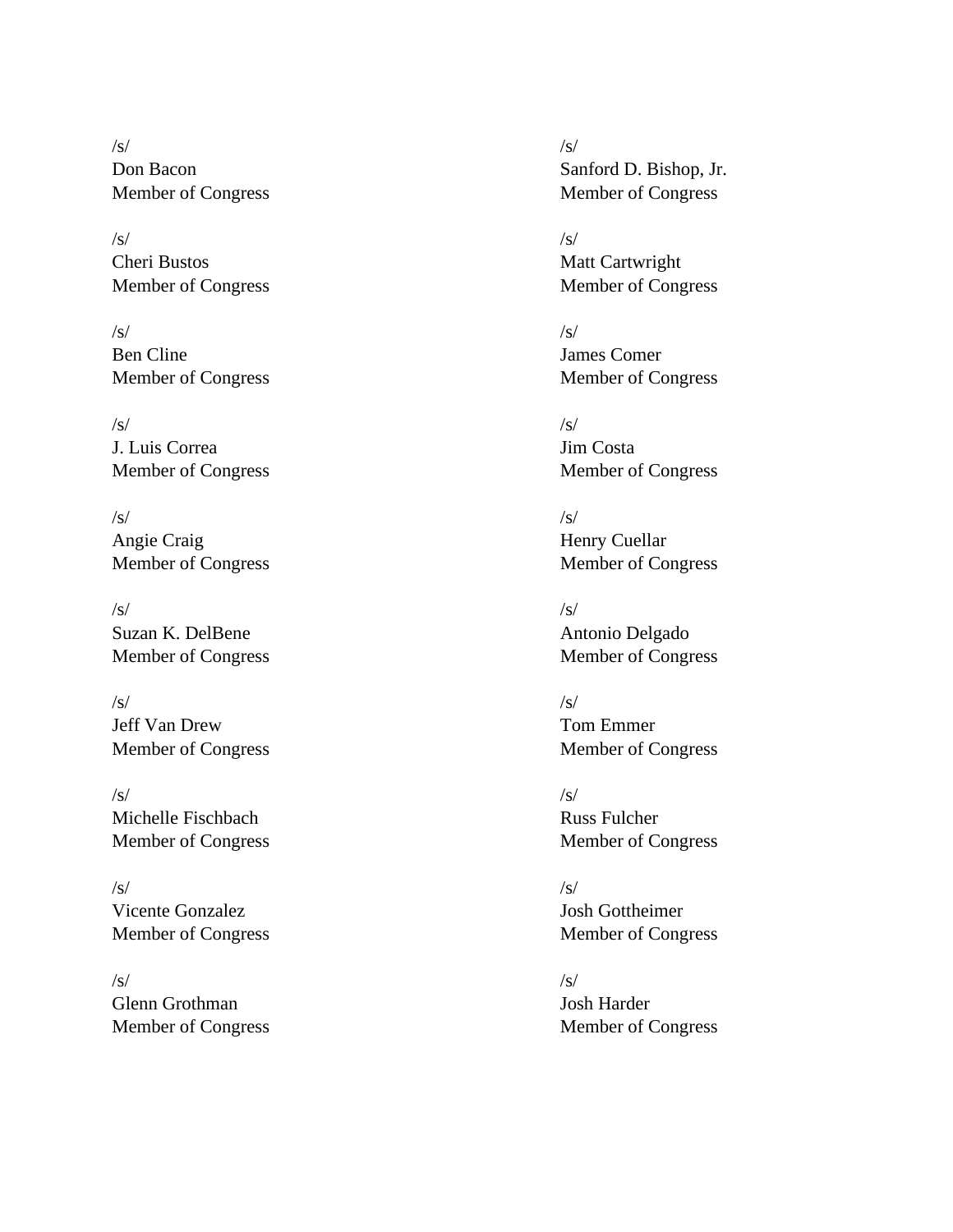$\sqrt{s}$ / $\sqrt{s}$ / $\sqrt{s}$ / $\sqrt{s}$ / $\sqrt{s}$ / $\sqrt{s}$ / $\sqrt{s}$ / $\sqrt{s}$ / $\sqrt{s}$ / $\sqrt{s}$ / $\sqrt{s}$ / $\sqrt{s}$ / $\sqrt{s}$ / $\sqrt{s}$ / $\sqrt{s}$ / $\sqrt{s}$ / $\sqrt{s}$ / $\sqrt{s}$ / $\sqrt{s}$ / $\sqrt{s}$ / $\sqrt{s}$ / $\sqrt{s}$ / $\sqrt{s}$ / $\sqrt{s}$ / $\sqrt{s}$ / $\sqrt{s}$ / $\sqrt{s}$ / $\sqrt{s}$ / $\sqrt{s}$ / $\sqrt{s}$ / $\sqrt{s}$ / $\sqrt{s$ Chrissy Houlahan Chris Jacobs Member of Congress Member of Congress

 $\sqrt{s}$ / $\sqrt{s}$ / $\sqrt{s}$ / $\sqrt{s}$ / $\sqrt{s}$ / $\sqrt{s}$ / $\sqrt{s}$ / $\sqrt{s}$ / $\sqrt{s}$ / $\sqrt{s}$ / $\sqrt{s}$ / $\sqrt{s}$ / $\sqrt{s}$ / $\sqrt{s}$ / $\sqrt{s}$ / $\sqrt{s}$ / $\sqrt{s}$ / $\sqrt{s}$ / $\sqrt{s}$ / $\sqrt{s}$ / $\sqrt{s}$ / $\sqrt{s}$ / $\sqrt{s}$ / $\sqrt{s}$ / $\sqrt{s}$ / $\sqrt{s}$ / $\sqrt{s}$ / $\sqrt{s}$ / $\sqrt{s}$ / $\sqrt{s}$ / $\sqrt{s}$ / $\sqrt{s$ Dusty Johnson John Joyce, M.D.

 $\sqrt{s}$ / $\sqrt{s}$ / $\sqrt{s}$ / $\sqrt{s}$ / $\sqrt{s}$ / $\sqrt{s}$ / $\sqrt{s}$ / $\sqrt{s}$ / $\sqrt{s}$ / $\sqrt{s}$ / $\sqrt{s}$ / $\sqrt{s}$ / $\sqrt{s}$ / $\sqrt{s}$ / $\sqrt{s}$ / $\sqrt{s}$ / $\sqrt{s}$ / $\sqrt{s}$ / $\sqrt{s}$ / $\sqrt{s}$ / $\sqrt{s}$ / $\sqrt{s}$ / $\sqrt{s}$ / $\sqrt{s}$ / $\sqrt{s}$ / $\sqrt{s}$ / $\sqrt{s}$ / $\sqrt{s}$ / $\sqrt{s}$ / $\sqrt{s}$ / $\sqrt{s}$ / $\sqrt{s$ Fred Keller Daniel T. Kildee Member of Congress Member of Congress

 $\sqrt{s}$ / $\sqrt{s}$ / $\sqrt{s}$ / $\sqrt{s}$ / $\sqrt{s}$ / $\sqrt{s}$ / $\sqrt{s}$ / $\sqrt{s}$ / $\sqrt{s}$ / $\sqrt{s}$ / $\sqrt{s}$ / $\sqrt{s}$ / $\sqrt{s}$ / $\sqrt{s}$ / $\sqrt{s}$ / $\sqrt{s}$ / $\sqrt{s}$ / $\sqrt{s}$ / $\sqrt{s}$ / $\sqrt{s}$ / $\sqrt{s}$ / $\sqrt{s}$ / $\sqrt{s}$ / $\sqrt{s}$ / $\sqrt{s}$ / $\sqrt{s}$ / $\sqrt{s}$ / $\sqrt{s}$ / $\sqrt{s}$ / $\sqrt{s}$ / $\sqrt{s}$ / $\sqrt{s$ Derek Kilmer Ron Kind

 $\sqrt{s}$ / $\sqrt{s}$ / $\sqrt{s}$ / $\sqrt{s}$ / $\sqrt{s}$ / $\sqrt{s}$ / $\sqrt{s}$ / $\sqrt{s}$ / $\sqrt{s}$ / $\sqrt{s}$ / $\sqrt{s}$ / $\sqrt{s}$ / $\sqrt{s}$ / $\sqrt{s}$ / $\sqrt{s}$ / $\sqrt{s}$ / $\sqrt{s}$ / $\sqrt{s}$ / $\sqrt{s}$ / $\sqrt{s}$ / $\sqrt{s}$ / $\sqrt{s}$ / $\sqrt{s}$ / $\sqrt{s}$ / $\sqrt{s}$ / $\sqrt{s}$ / $\sqrt{s}$ / $\sqrt{s}$ / $\sqrt{s}$ / $\sqrt{s}$ / $\sqrt{s}$ / $\sqrt{s$ Ann McLane Kuster Conor Lamb

 $\sqrt{s}$ / $\sqrt{s}$ / $\sqrt{s}$ / $\sqrt{s}$ / $\sqrt{s}$ / $\sqrt{s}$ / $\sqrt{s}$ / $\sqrt{s}$ / $\sqrt{s}$ / $\sqrt{s}$ / $\sqrt{s}$ / $\sqrt{s}$ / $\sqrt{s}$ / $\sqrt{s}$ / $\sqrt{s}$ / $\sqrt{s}$ / $\sqrt{s}$ / $\sqrt{s}$ / $\sqrt{s}$ / $\sqrt{s}$ / $\sqrt{s}$ / $\sqrt{s}$ / $\sqrt{s}$ / $\sqrt{s}$ / $\sqrt{s}$ / $\sqrt{s}$ / $\sqrt{s}$ / $\sqrt{s}$ / $\sqrt{s}$ / $\sqrt{s}$ / $\sqrt{s}$ / $\sqrt{s$ 

 $\sqrt{s}$ / $\sqrt{s}$ / $\sqrt{s}$ / $\sqrt{s}$ / $\sqrt{s}$ / $\sqrt{s}$ / $\sqrt{s}$ / $\sqrt{s}$ / $\sqrt{s}$ / $\sqrt{s}$ / $\sqrt{s}$ / $\sqrt{s}$ / $\sqrt{s}$ / $\sqrt{s}$ / $\sqrt{s}$ / $\sqrt{s}$ / $\sqrt{s}$ / $\sqrt{s}$ / $\sqrt{s}$ / $\sqrt{s}$ / $\sqrt{s}$ / $\sqrt{s}$ / $\sqrt{s}$ / $\sqrt{s}$ / $\sqrt{s}$ / $\sqrt{s}$ / $\sqrt{s}$ / $\sqrt{s}$ / $\sqrt{s}$ / $\sqrt{s}$ / $\sqrt{s}$ / $\sqrt{s$ Tracey Mann Grace Meng

 $\sqrt{s}$ / $\sqrt{s}$ / $\sqrt{s}$ / $\sqrt{s}$ / $\sqrt{s}$ / $\sqrt{s}$ / $\sqrt{s}$ / $\sqrt{s}$ / $\sqrt{s}$ / $\sqrt{s}$ / $\sqrt{s}$ / $\sqrt{s}$ / $\sqrt{s}$ / $\sqrt{s}$ / $\sqrt{s}$ / $\sqrt{s}$ / $\sqrt{s}$ / $\sqrt{s}$ / $\sqrt{s}$ / $\sqrt{s}$ / $\sqrt{s}$ / $\sqrt{s}$ / $\sqrt{s}$ / $\sqrt{s}$ / $\sqrt{s}$ / $\sqrt{s}$ / $\sqrt{s}$ / $\sqrt{s}$ / $\sqrt{s}$ / $\sqrt{s}$ / $\sqrt{s}$ / $\sqrt{s$ Dan Meuser Dan Newhouse

 $\sqrt{s}$ / $\sqrt{s}$ / $\sqrt{s}$ / $\sqrt{s}$ / $\sqrt{s}$ / $\sqrt{s}$ / $\sqrt{s}$ / $\sqrt{s}$ / $\sqrt{s}$ / $\sqrt{s}$ / $\sqrt{s}$ / $\sqrt{s}$ / $\sqrt{s}$ / $\sqrt{s}$ / $\sqrt{s}$ / $\sqrt{s}$ / $\sqrt{s}$ / $\sqrt{s}$ / $\sqrt{s}$ / $\sqrt{s}$ / $\sqrt{s}$ / $\sqrt{s}$ / $\sqrt{s}$ / $\sqrt{s}$ / $\sqrt{s}$ / $\sqrt{s}$ / $\sqrt{s}$ / $\sqrt{s}$ / $\sqrt{s}$ / $\sqrt{s}$ / $\sqrt{s}$ / $\sqrt{s$ Tom O'Halleran Chris Pappas

 $\sqrt{s}$ / $\sqrt{s}$ / $\sqrt{s}$ / $\sqrt{s}$ / $\sqrt{s}$ / $\sqrt{s}$ / $\sqrt{s}$ / $\sqrt{s}$ / $\sqrt{s}$ / $\sqrt{s}$ / $\sqrt{s}$ / $\sqrt{s}$ / $\sqrt{s}$ / $\sqrt{s}$ / $\sqrt{s}$ / $\sqrt{s}$ / $\sqrt{s}$ / $\sqrt{s}$ / $\sqrt{s}$ / $\sqrt{s}$ / $\sqrt{s}$ / $\sqrt{s}$ / $\sqrt{s}$ / $\sqrt{s}$ / $\sqrt{s}$ / $\sqrt{s}$ / $\sqrt{s}$ / $\sqrt{s}$ / $\sqrt{s}$ / $\sqrt{s}$ / $\sqrt{s}$ / $\sqrt{s$ Mark Pocan Guy Reschenthaler Member of Congress Member of Congress

 $\sqrt{s}$ / $\sqrt{s}$ / $\sqrt{s}$ / $\sqrt{s}$ / $\sqrt{s}$ / $\sqrt{s}$ / $\sqrt{s}$ / $\sqrt{s}$ / $\sqrt{s}$ / $\sqrt{s}$ / $\sqrt{s}$ / $\sqrt{s}$ / $\sqrt{s}$ / $\sqrt{s}$ / $\sqrt{s}$ / $\sqrt{s}$ / $\sqrt{s}$ / $\sqrt{s}$ / $\sqrt{s}$ / $\sqrt{s}$ / $\sqrt{s}$ / $\sqrt{s}$ / $\sqrt{s}$ / $\sqrt{s}$ / $\sqrt{s}$ / $\sqrt{s}$ / $\sqrt{s}$ / $\sqrt{s}$ / $\sqrt{s}$ / $\sqrt{s}$ / $\sqrt{s}$ / $\sqrt{s$ C.A. Dutch Ruppersberger Kurt Schrader Member of Congress Member of Congress

Member of Congress Member of Congress

Member of Congress Member of Congress

Member of Congress Member of Congress

Rick Larsen Sean Patrick Maloney Member of Congress Member of Congress

Member of Congress Member of Congress

Member of Congress Member of Congress

Member of Congress Member of Congress